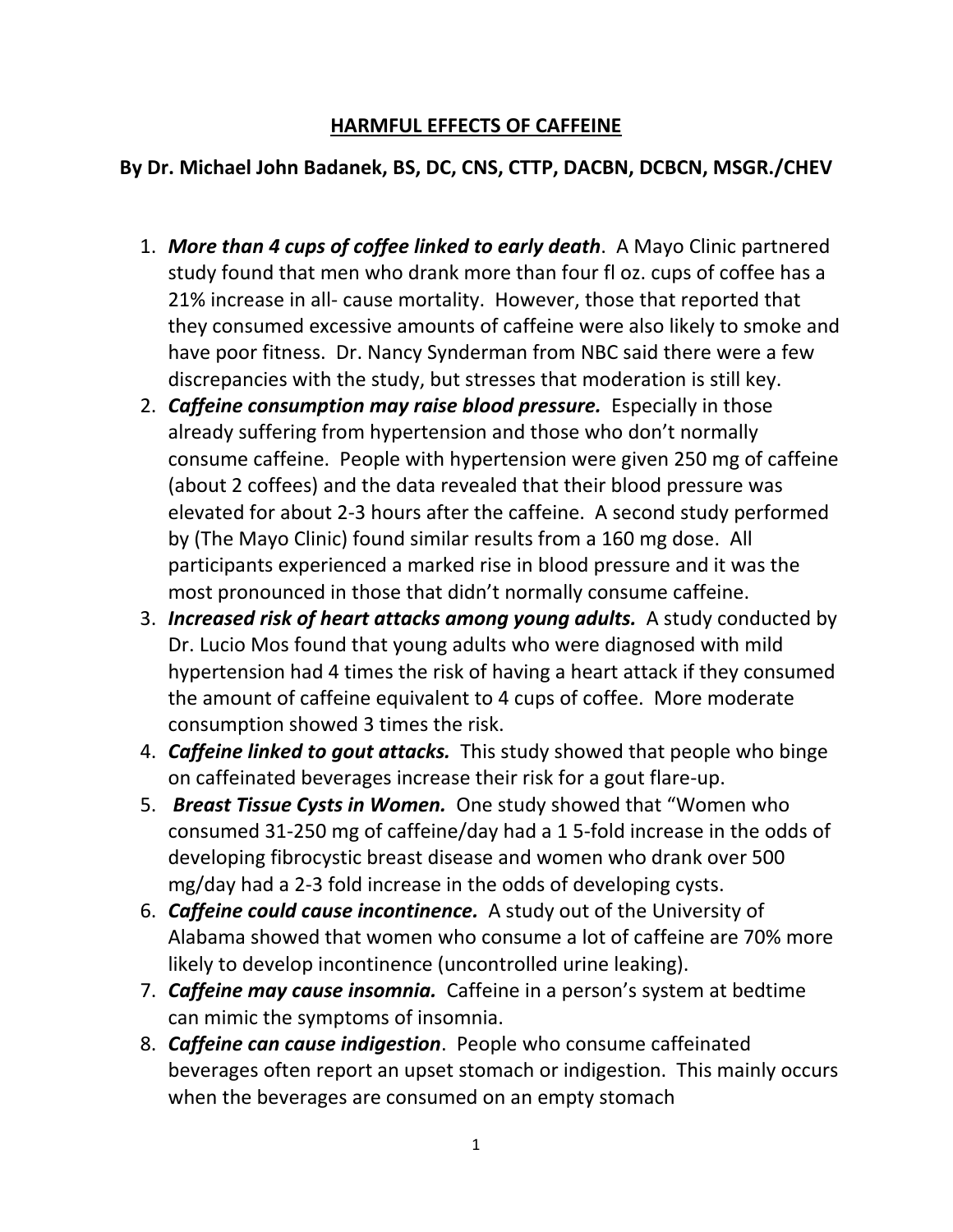- 9. *Caffeine can cause headaches*. While occasional doses of caffeine can relieve headache symptoms, the overuse of caffeine can cause headaches and lead to migraines.
- 10.*Caffeine could reduce fertility in women*. A study from The University of Nevada School of Medicine showed that caffeine can reduce a woman's chances of becoming pregnant by about 27%.
- 11.*Caffeine and Miscarriage Risk*. In a recent study, both men and women who consumed at least two caffeinated beverages a day during the weeks prior to conception increased the risks of a miscarriage.
- 12.**Caffeine may not be healthy for type 2 diabetics**. A study conducted by the American Diabetes Association showed that caffeine impaired glucose metabolism in those with type 2 diabetes.
- 13.*Caffeine Overdose.* While overdose is rare, it can lead to many adverse symptoms including death, especially in those with underlying medical conditions. Some have a lower tolerance for caffeine than others.
- 14.*Caffeine Allergies*. Some people have over-sensitivity to the caffeine molecule, which causes allergic-like reactions in the body such as hives and pain. Although not a true allergy, many report very negative symptoms after consuming even the smallest amounts.
- 15.*Caffeine causes more forceful heart contractions*. A recent study showed that immediately after energy drink consumptions the heart produced more forceful contractions. It is unclear if this has any long-term health implications except for those with known health conditions.
- 16.**Worse Menopause Symptoms**. A recent study published in The Journal of The North American Menopause Society showed that menopausal women who consumed caffeine had a greater degree of vasomotor symptoms.
- 17.*Caffeine consumption can lead to increased anxiety, depression and the need for anxiety medication*
- 18.*Caffeine increases the amount of sugary beverages consumed by people*. which contributes to obesity and diabetic
- 19.*Caffeine inhibits collagen production in the skin.* This effect is dose dependent, but really heavy caffeine consumers should be aware
- 20.*Caffeine interferes with ossification and could also lead to greater risk of bone fractures*. This is dose dependent, but heavy caffeine consumer's should take note
- 21.*Caffeine does not help with prolonged sleep deprivation*. This can lead to a false sense of security for those that have been sleep deprived for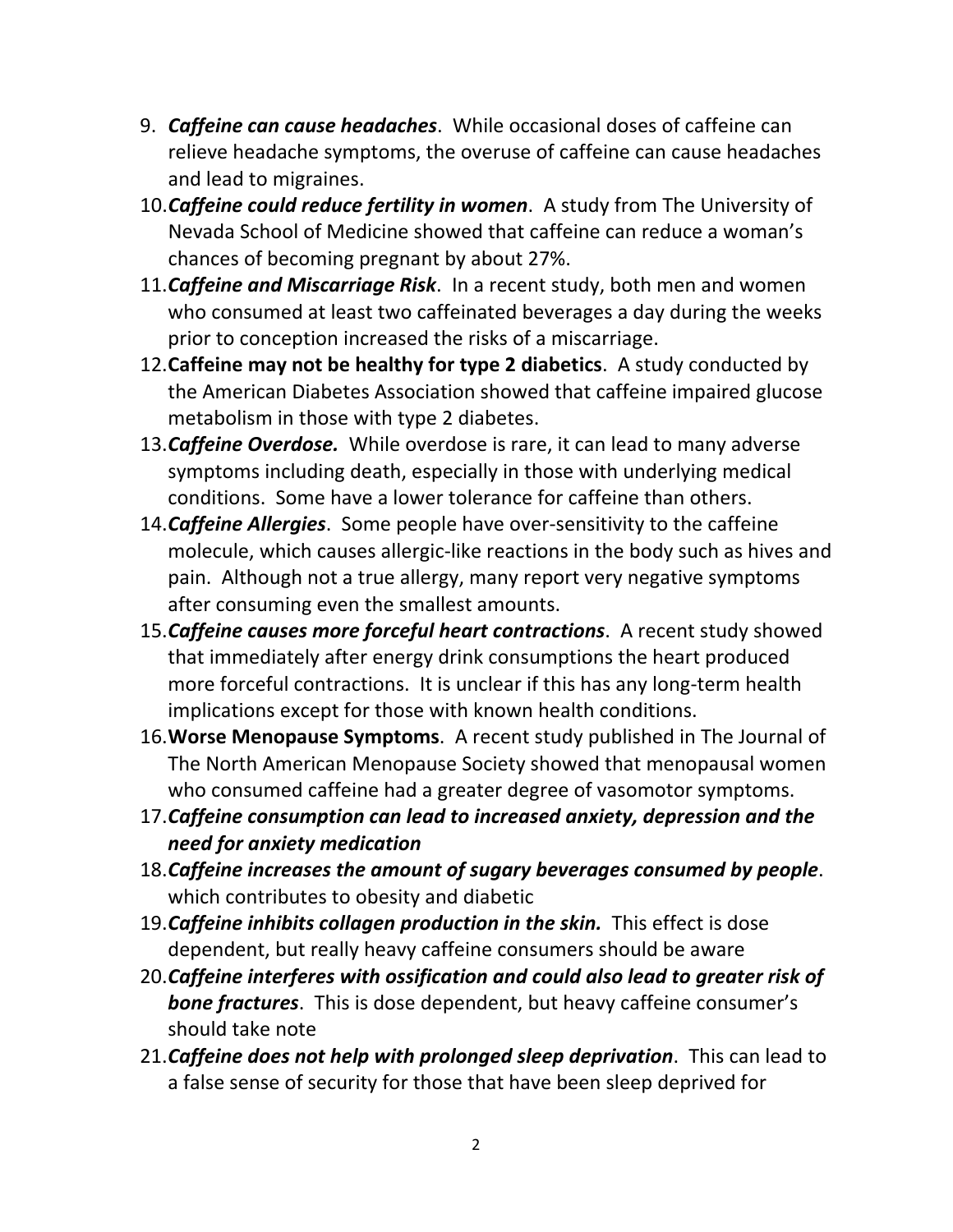multiple days in a row and choose to get behind the wheel or do some other focus required task, thinking that as long as they have caffeine, they'll be able to perform. Researchers from the American Academy of Sleep Medicine came to this conclusion after studying caffeine's effects on their sleep deprived test subjects.

- 22.*Caffeine may impair hearing loss recovery*. For guinea pigs exposed to excessive levels of noise, caffeine was shown to delay the rate at which the guinea pigs recovered from noise-induced hearing loss.
- 23.**Caffeine leads to chronic and severe dehydration.** For every 8 oz cup of coffee, you deplete  $10 - 8$ oz glasses of water.

## Other Claims against Caffeine

You may have heard or read about other negative health effects from caffeine consumption, but as of now, there just isn't enough evidence to fully endorse those as legitimate health concerns.

Some of those negatives include:

- Adrenal fatigue
- Irregular heartbeat
- Hallucinations
- Accelerates bone loss
- Tremors

Caffeine is a drug and can affect people differently just like any other substance. It's important that consumers understand how caffeine interacts with their bodies in regards to their personal health histories

The food and beverage industry spend millions, if not billions, of dollars worldwide to fund studies and promote caffeinated products as safe or even healthy.

Fortunately, caffeine is one of the most researched substances on the planet and there does exist some unbiased data in which to glean some reliable information from.

While much of the research published does allude to the safety and even potential benefits of caffeine (in moderation) there are a handful of research studies that highlight the potentially harmful effects of caffeine.